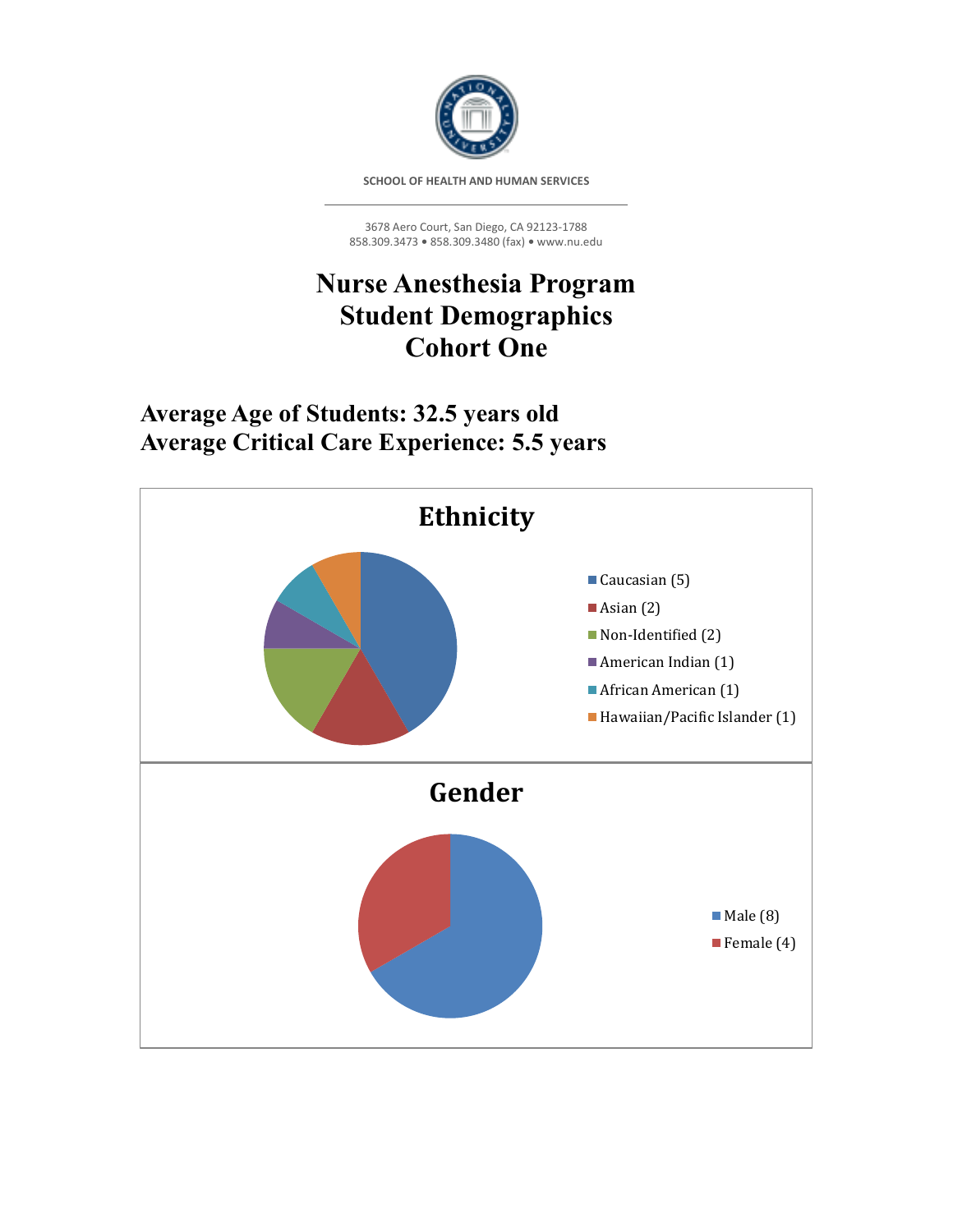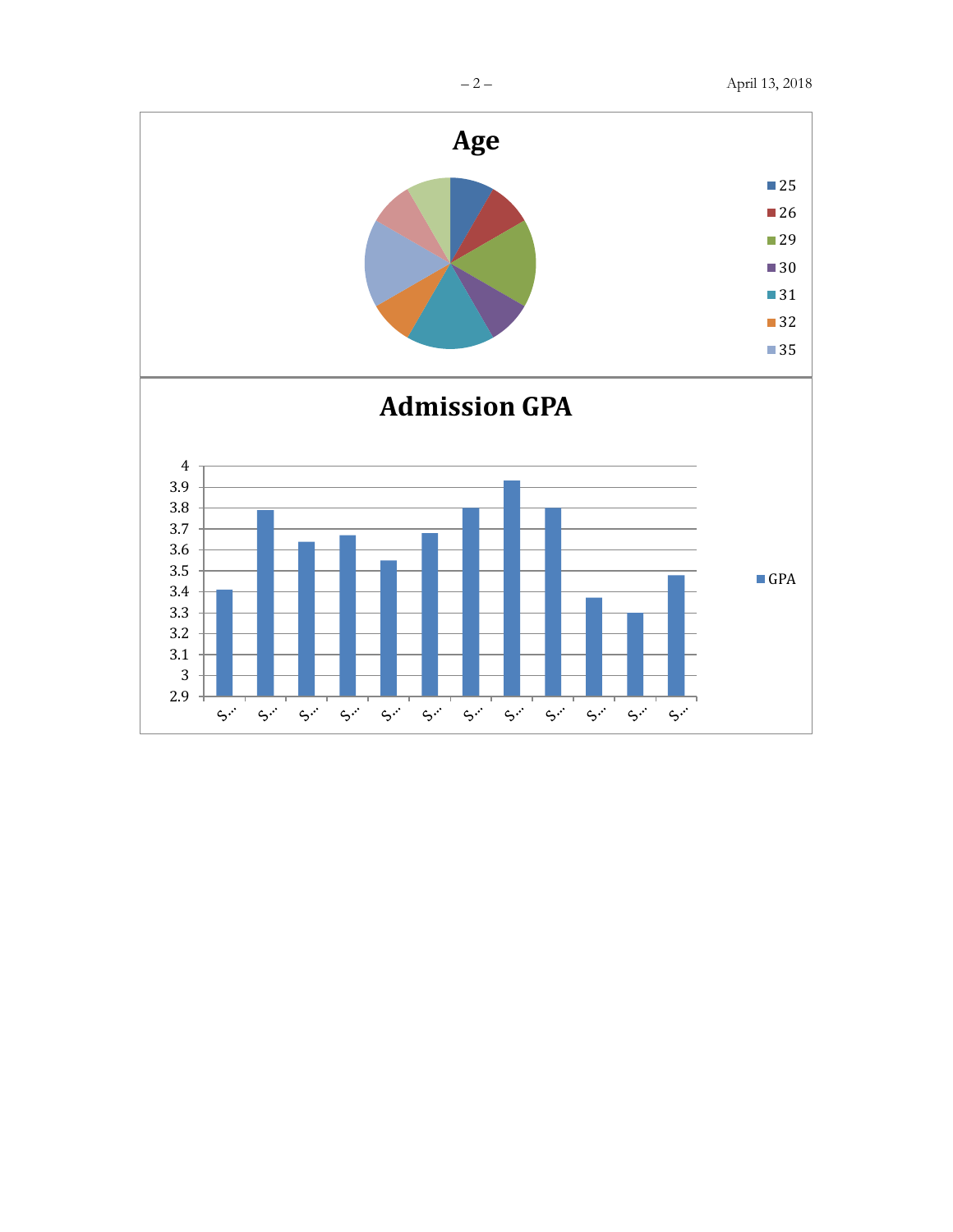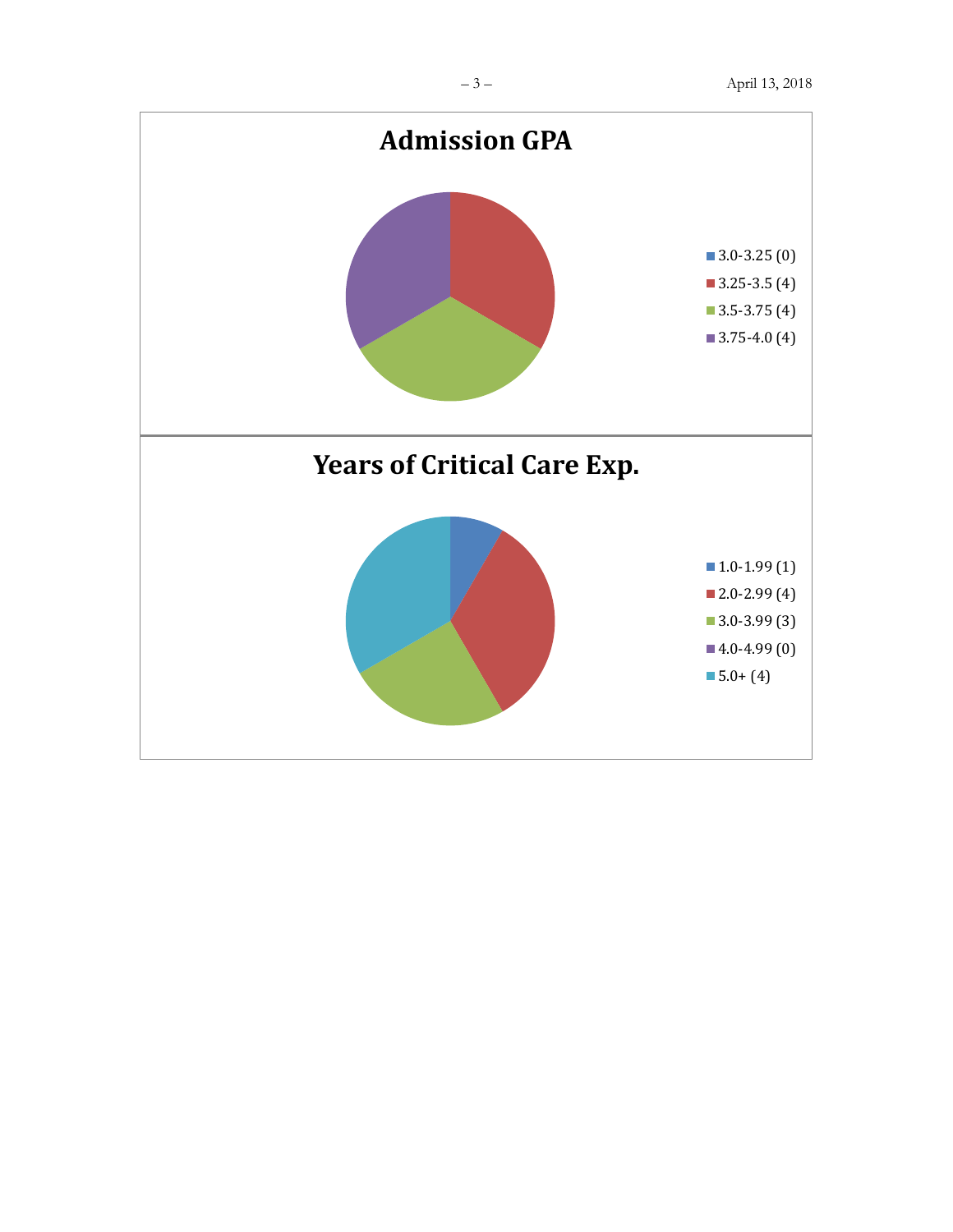## **Nurse Anesthesia Program Student Demographics Cohort Two**

**Average Age of Students: 34.75 years old Average Critical Care Experience: 5.125 years Average Admission GPA: 3.715**

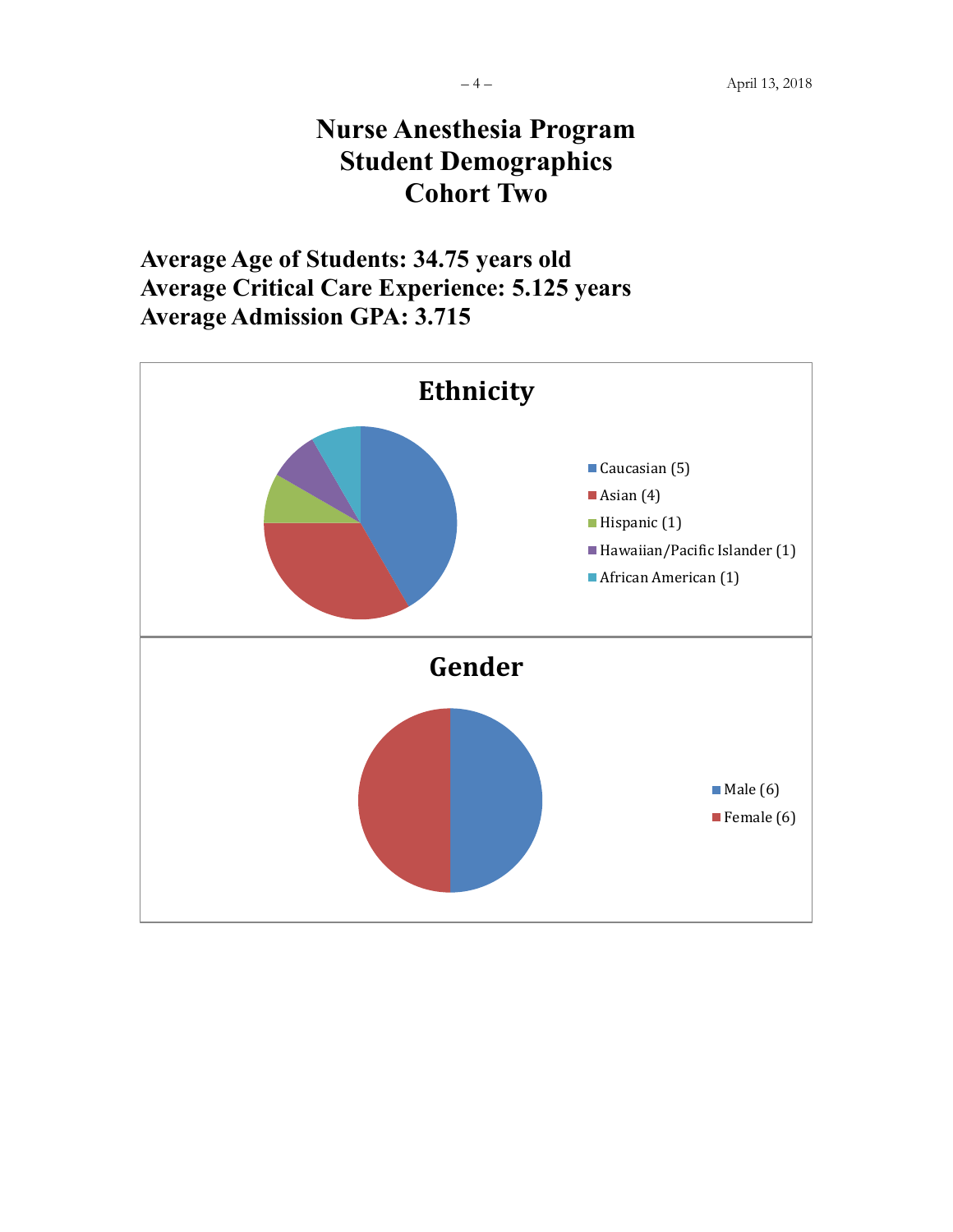

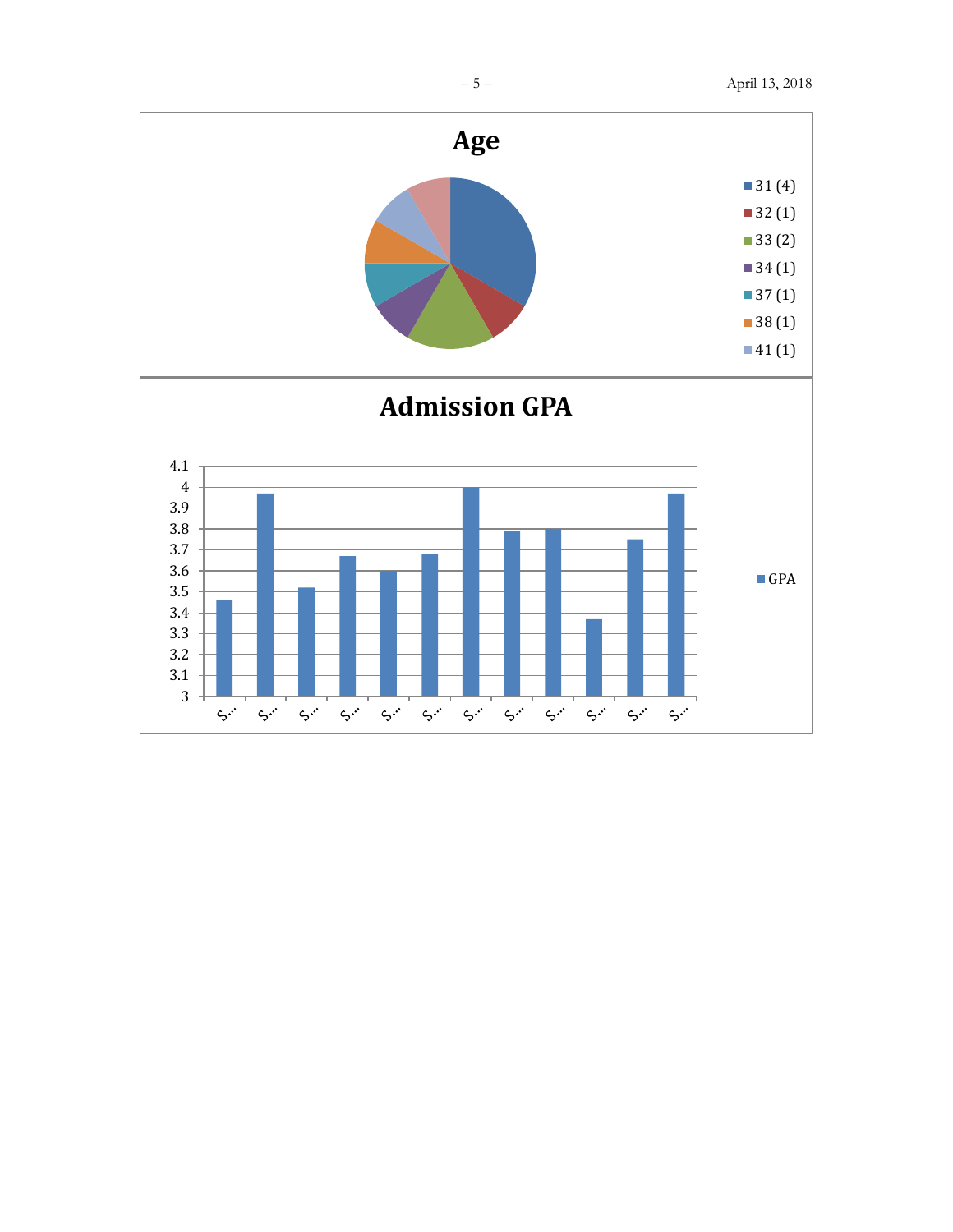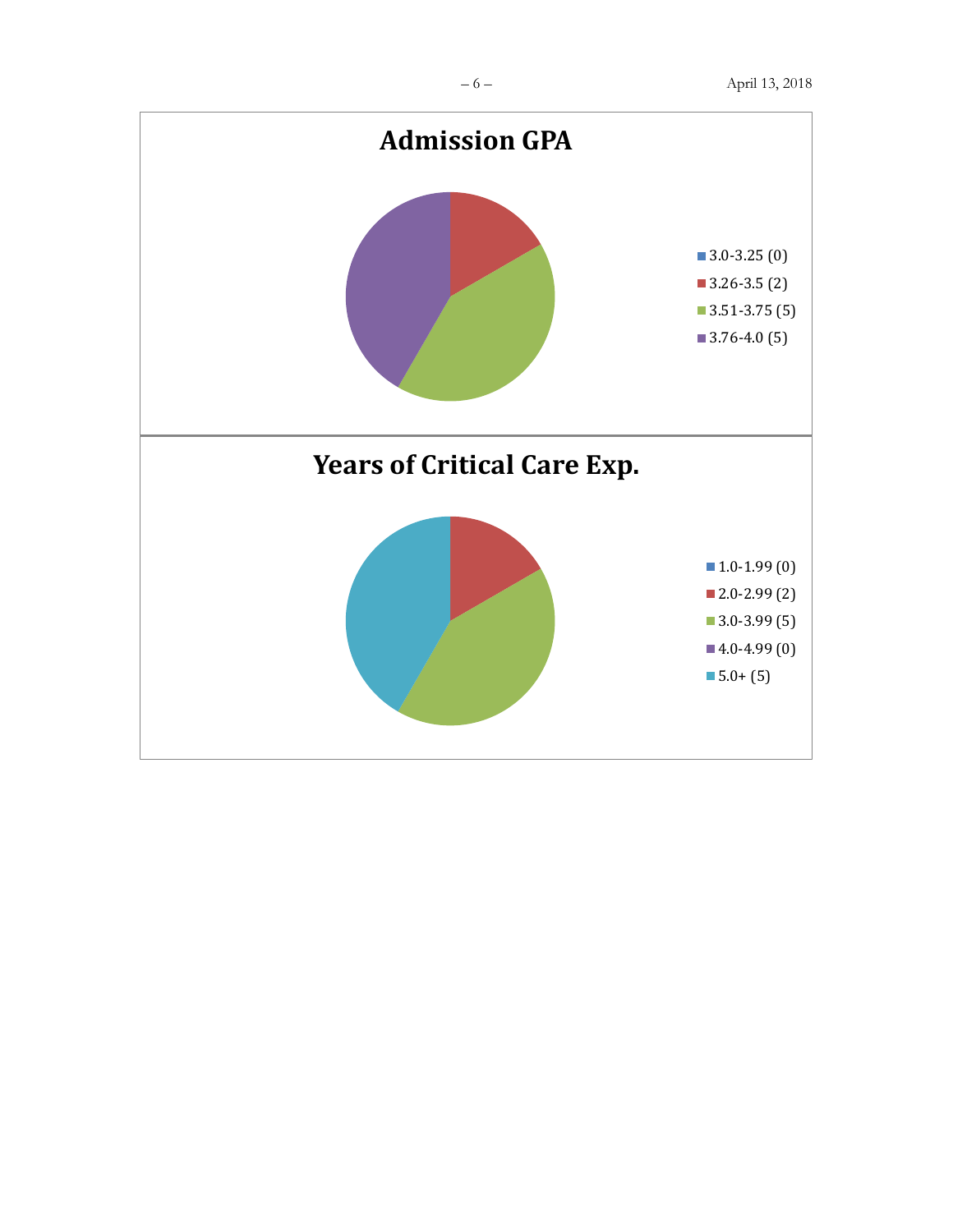# **Nurse Anesthesia Program Student Demographics Cohort Three**

**Average Age of Students: 31.5 years old Average Critical Care Experience: 5.125 years Average Admission GPA: 3.715**

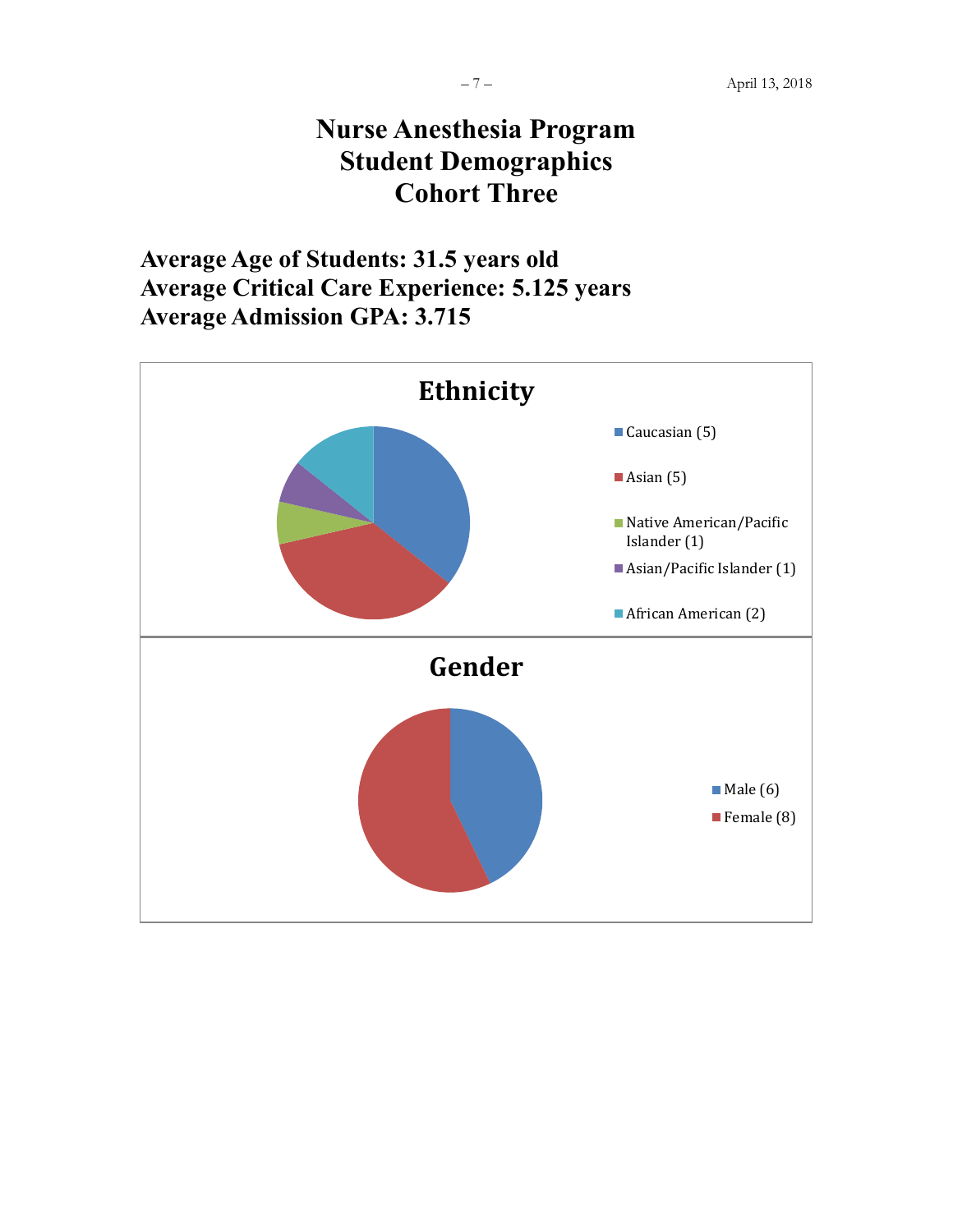

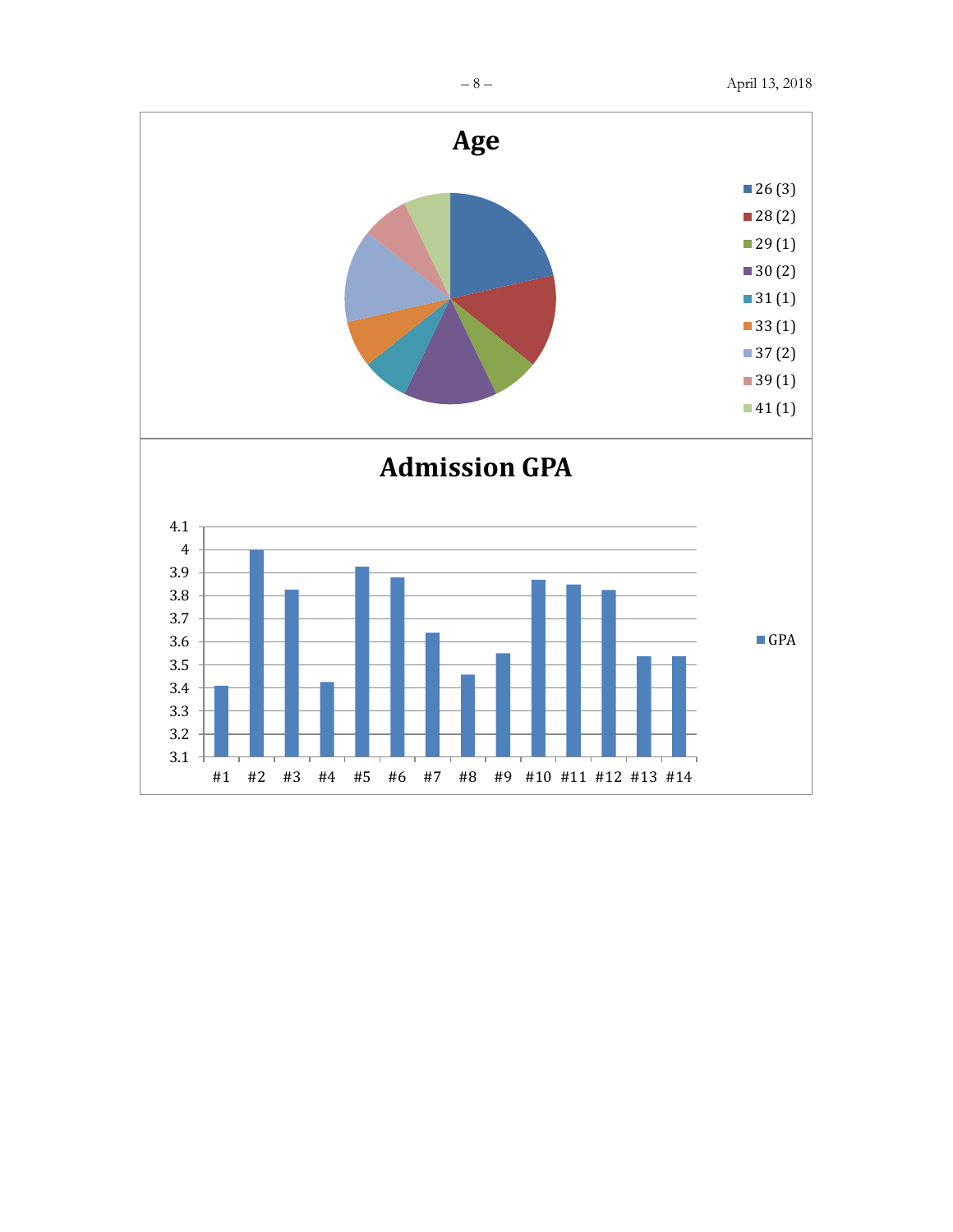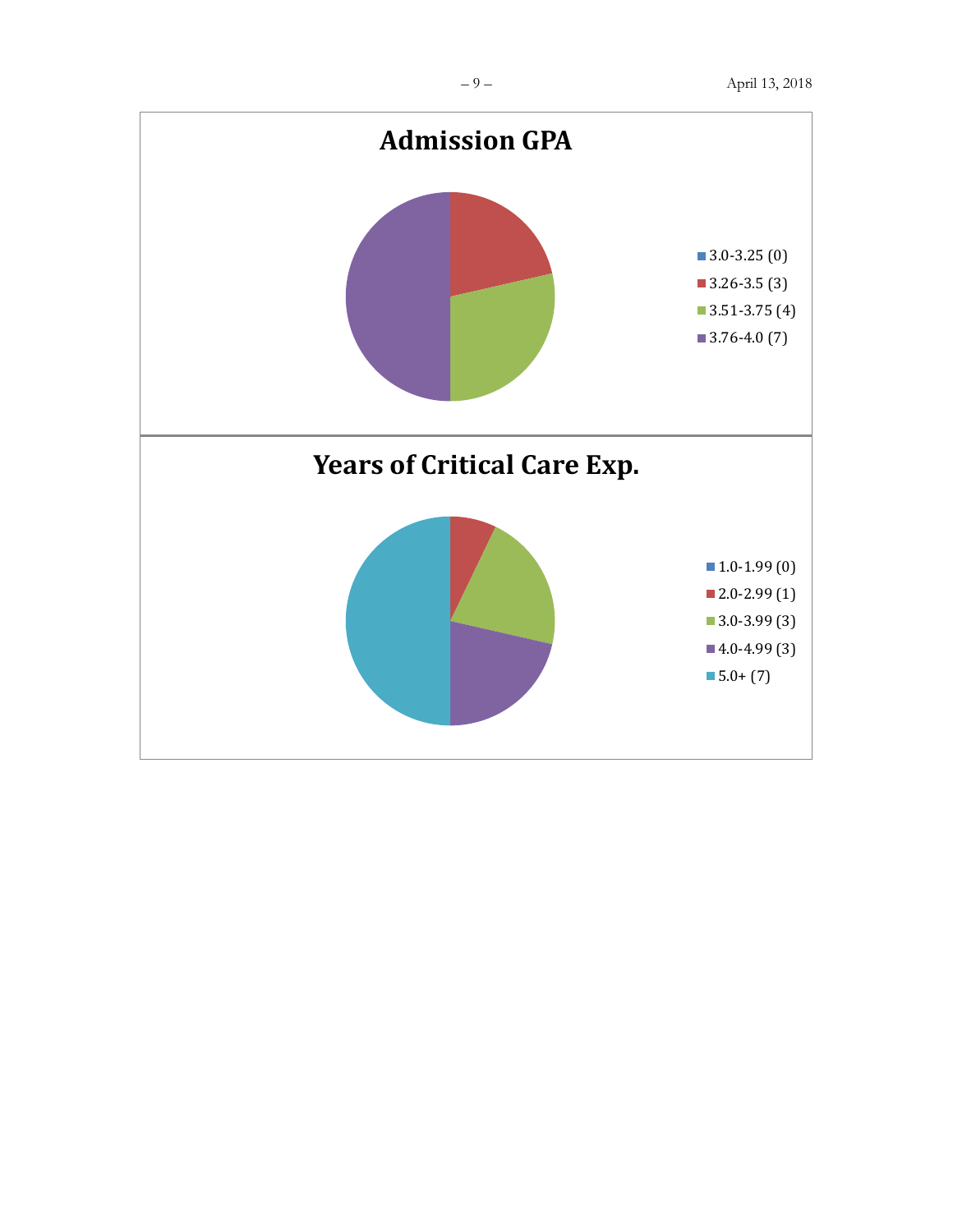#### **Nurse Anesthesia Program Student Demographics Cohort Four**

**Average Age of Students: 32 years old Average Critical Care Experience: 3 years Average Admission GPA: 3.70**

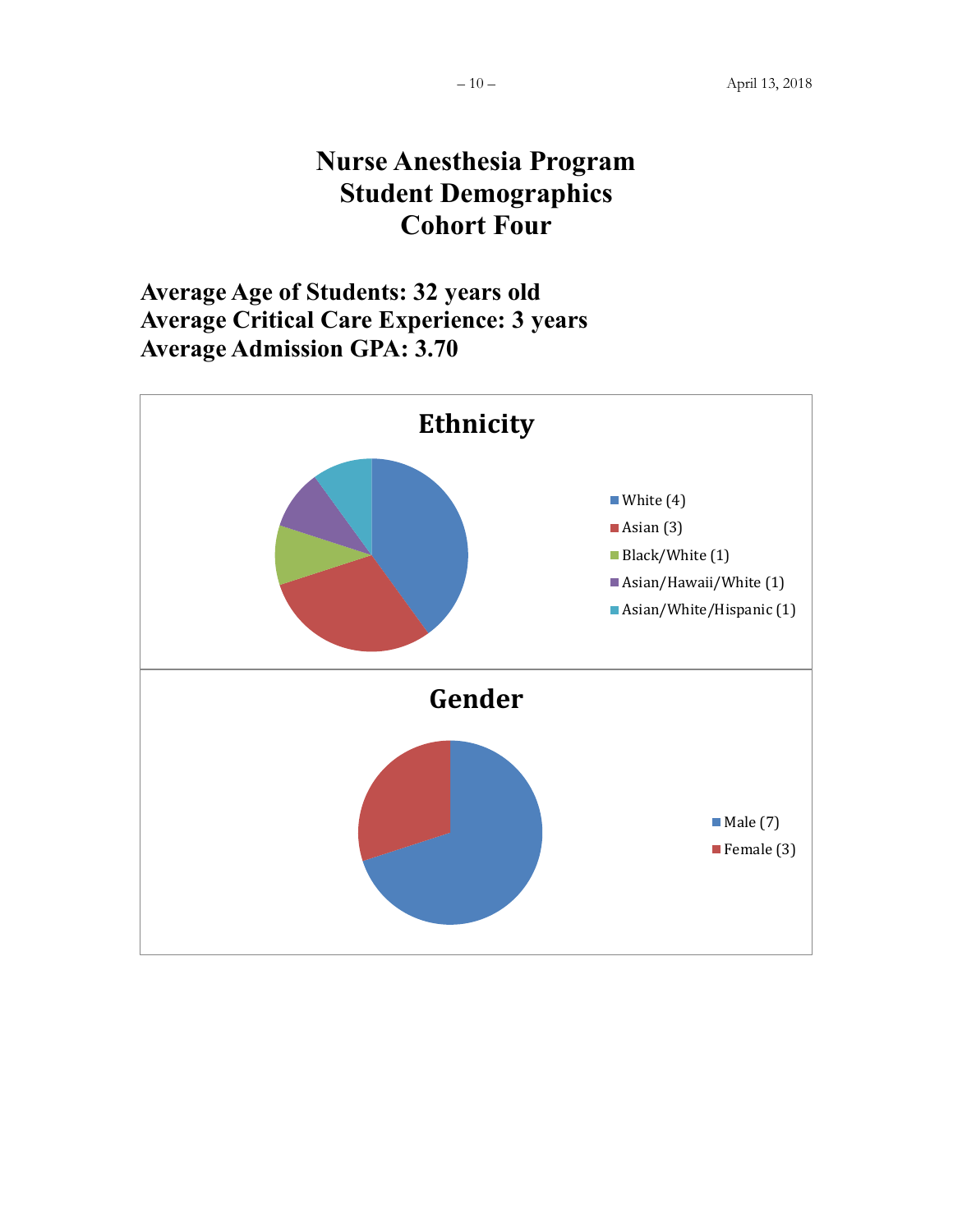

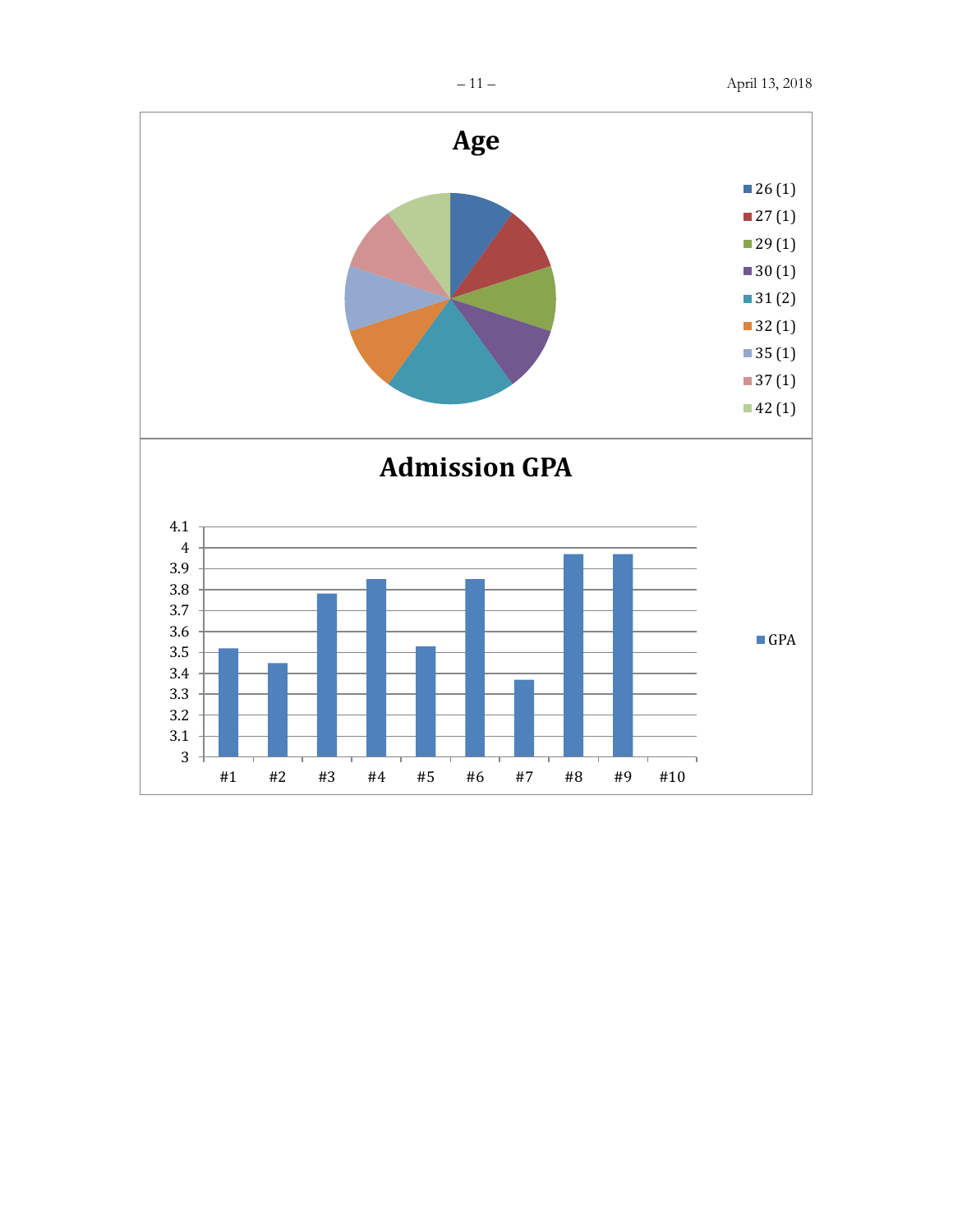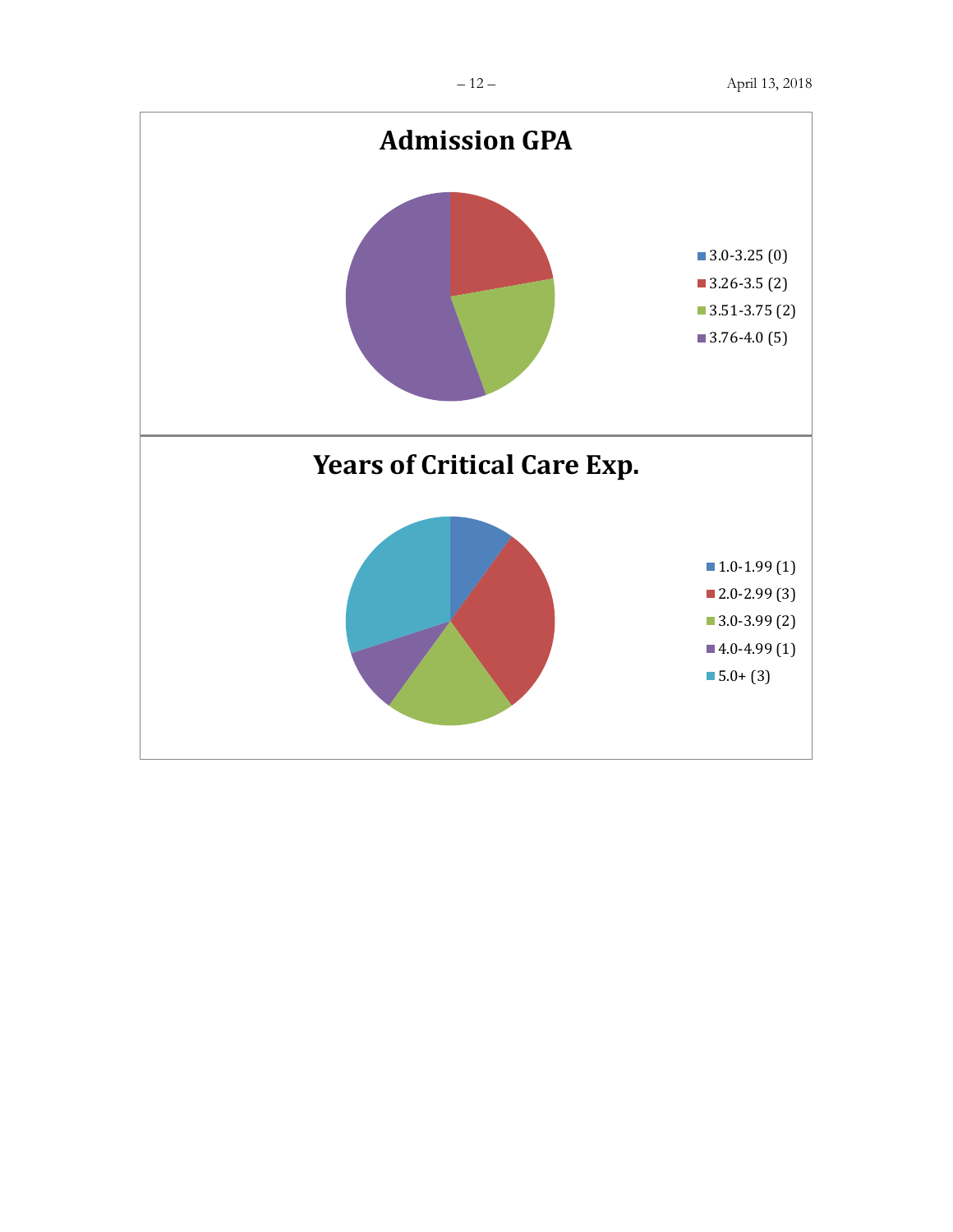## **Nurse Anesthesia Program Student Demographics Cohort Five**

**Average Age of Students: 30.5 years old Average Critical Care Experience: 3.8 Years Average Admission GPA: 3.55**

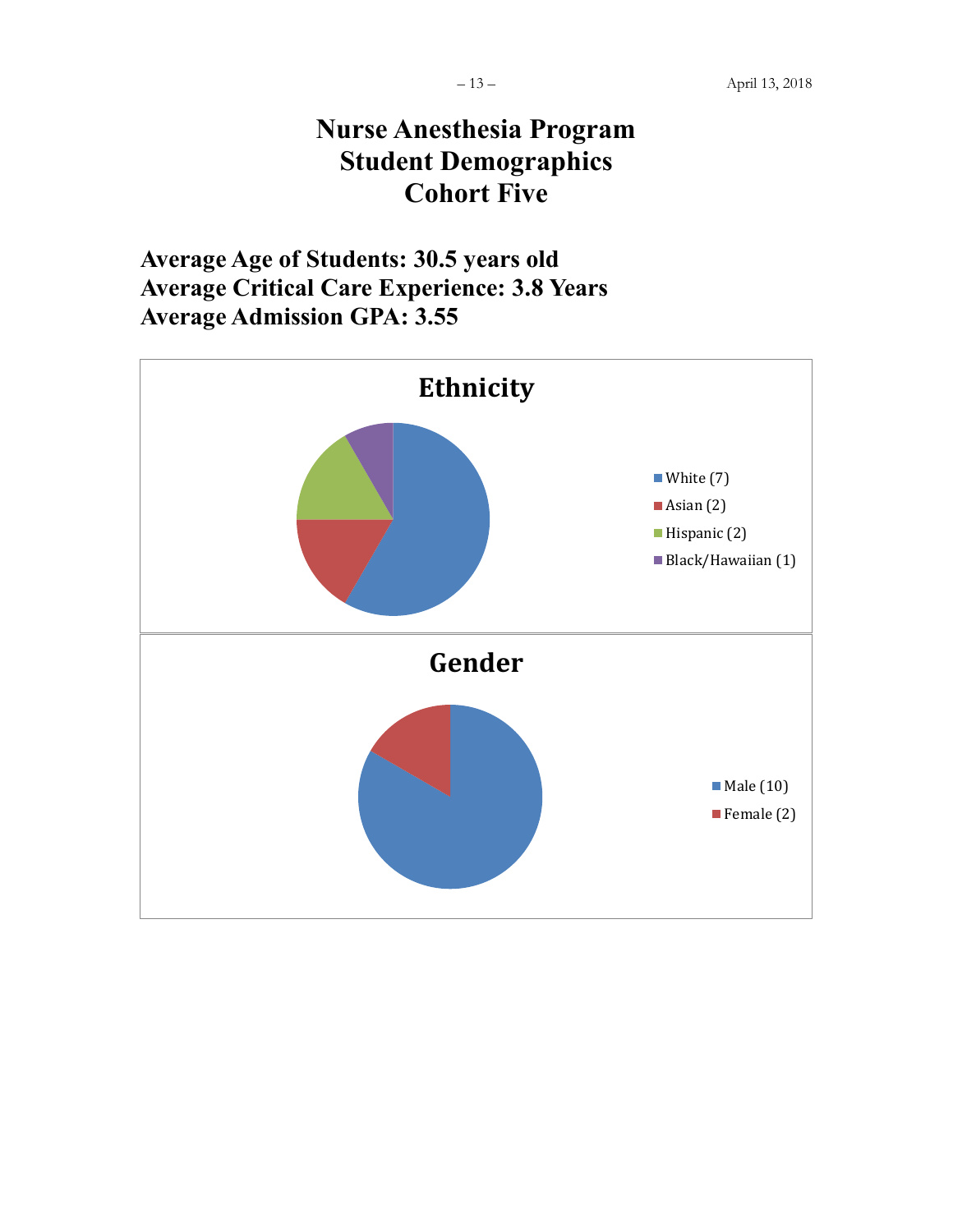

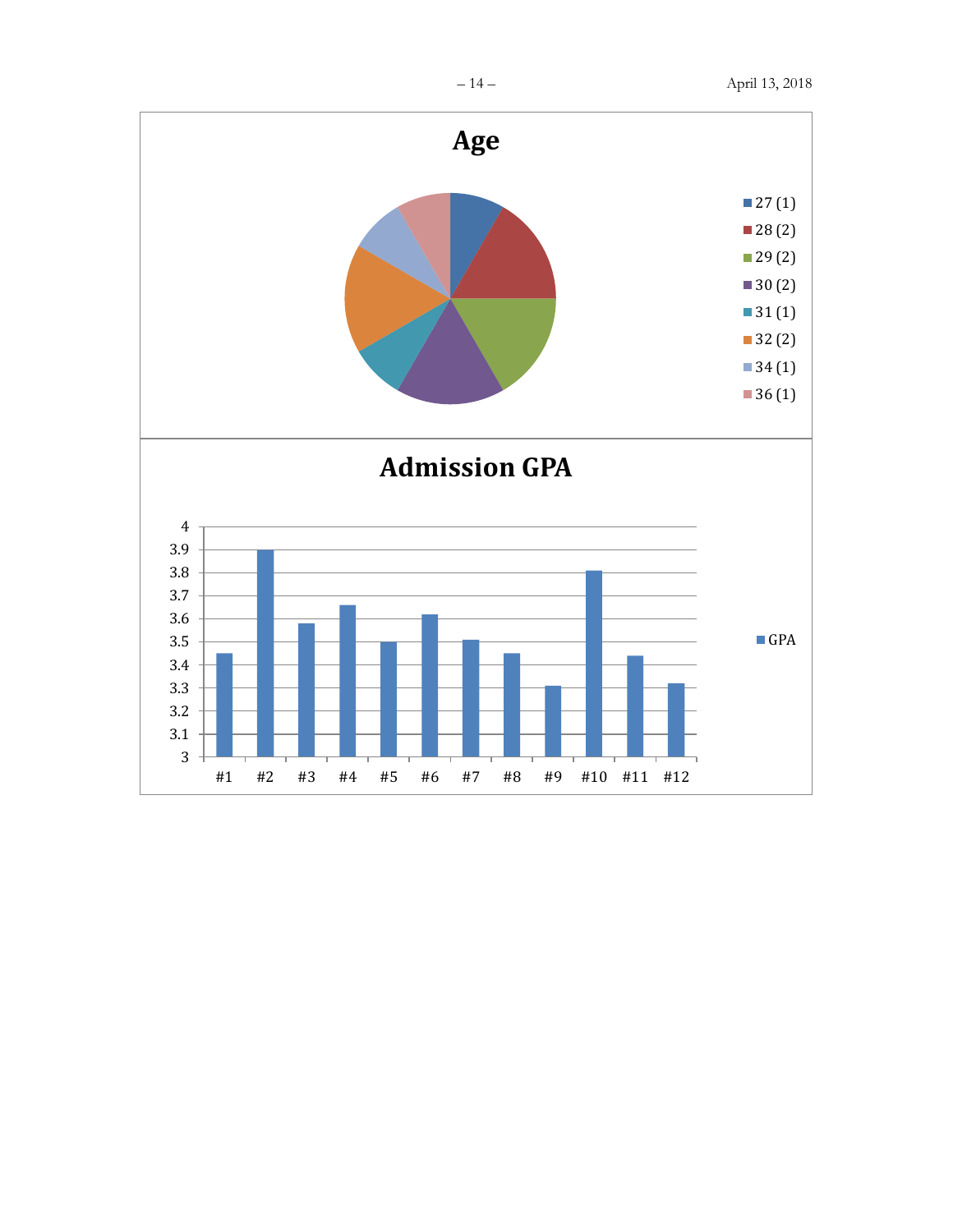

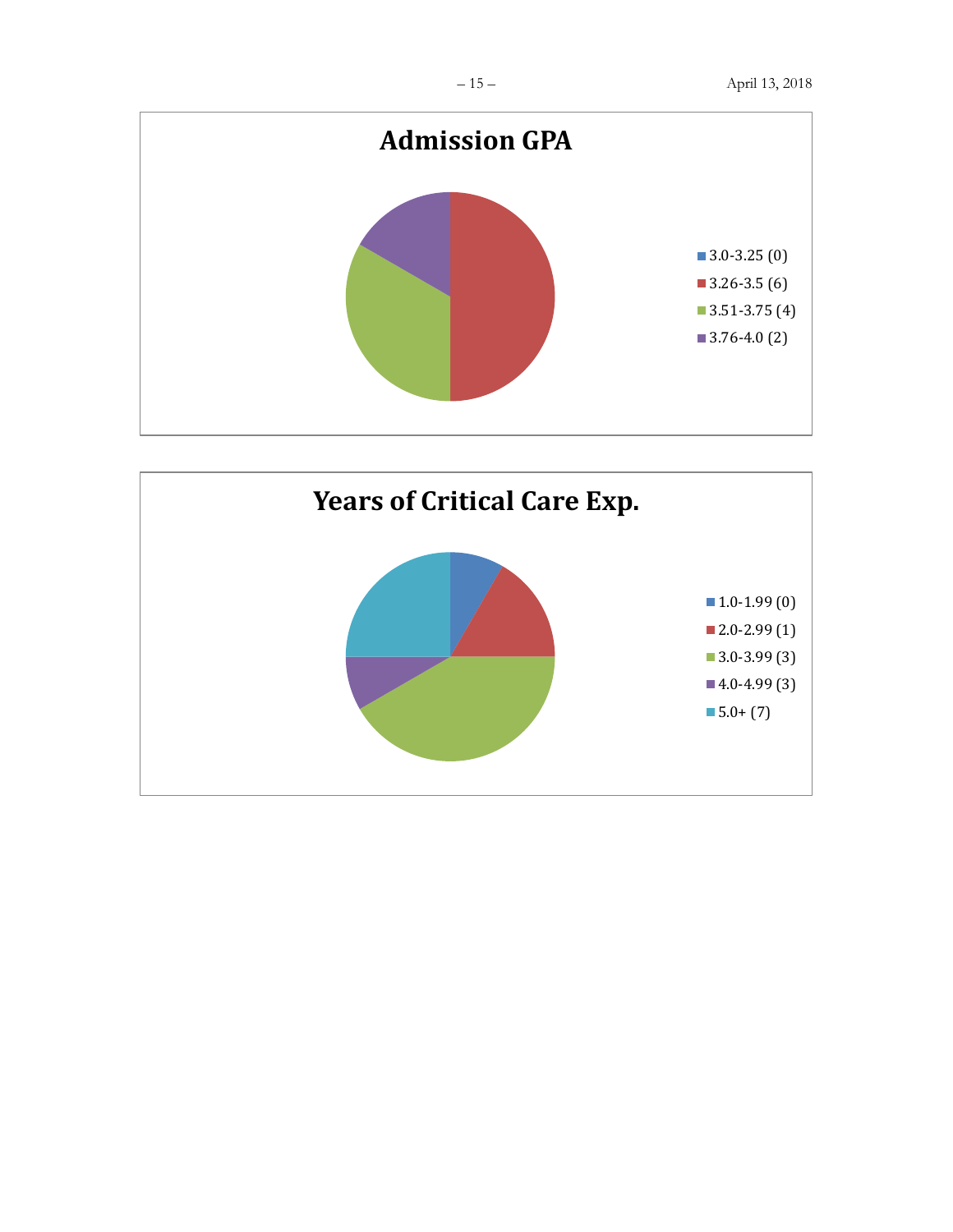### **Nurse Anesthesia Program Student Demographics Cohort Six**

**Average Age of Students: 34 years old Average Critical Care Experience: 3.3 Years Average Admission GPA: 3.62**

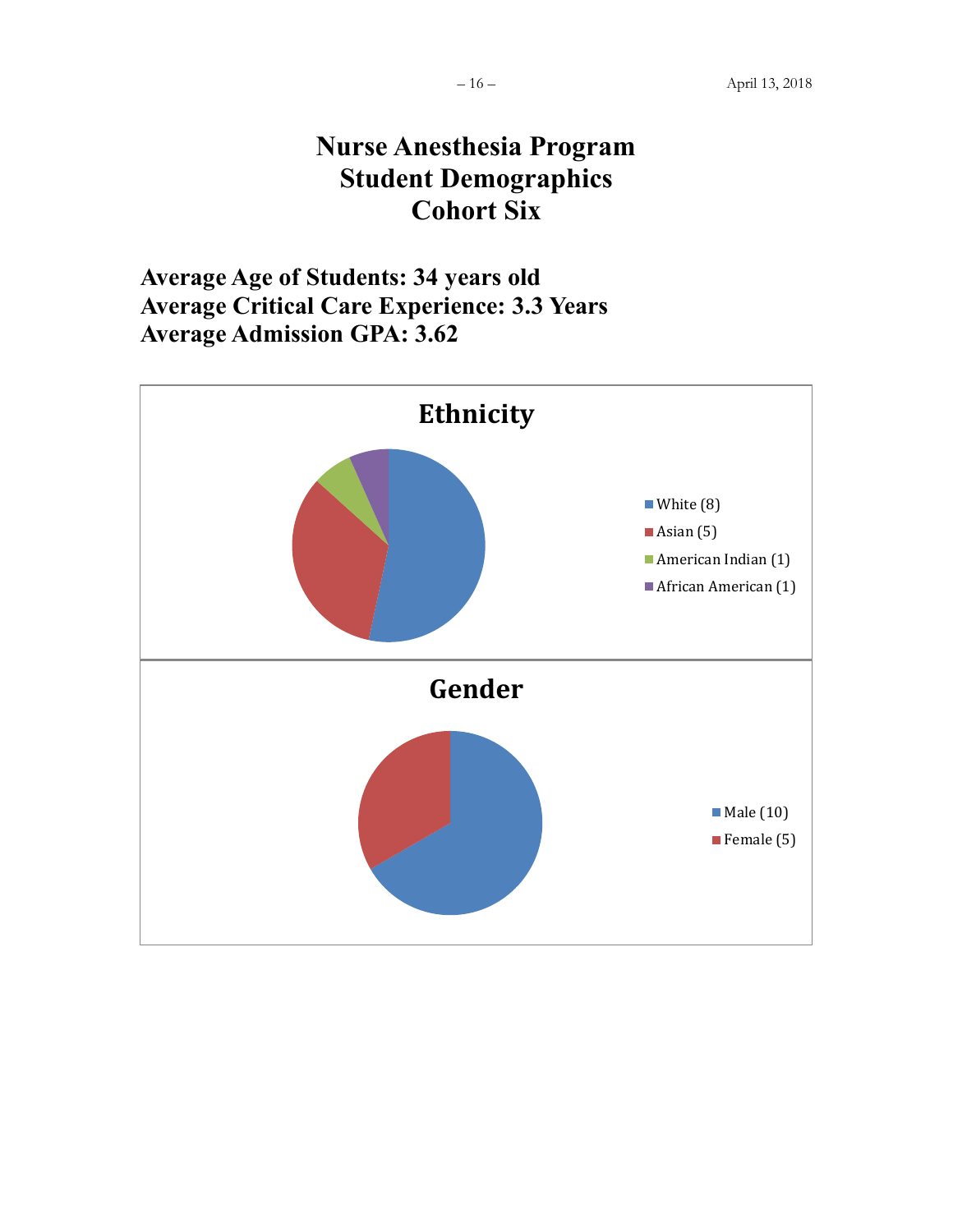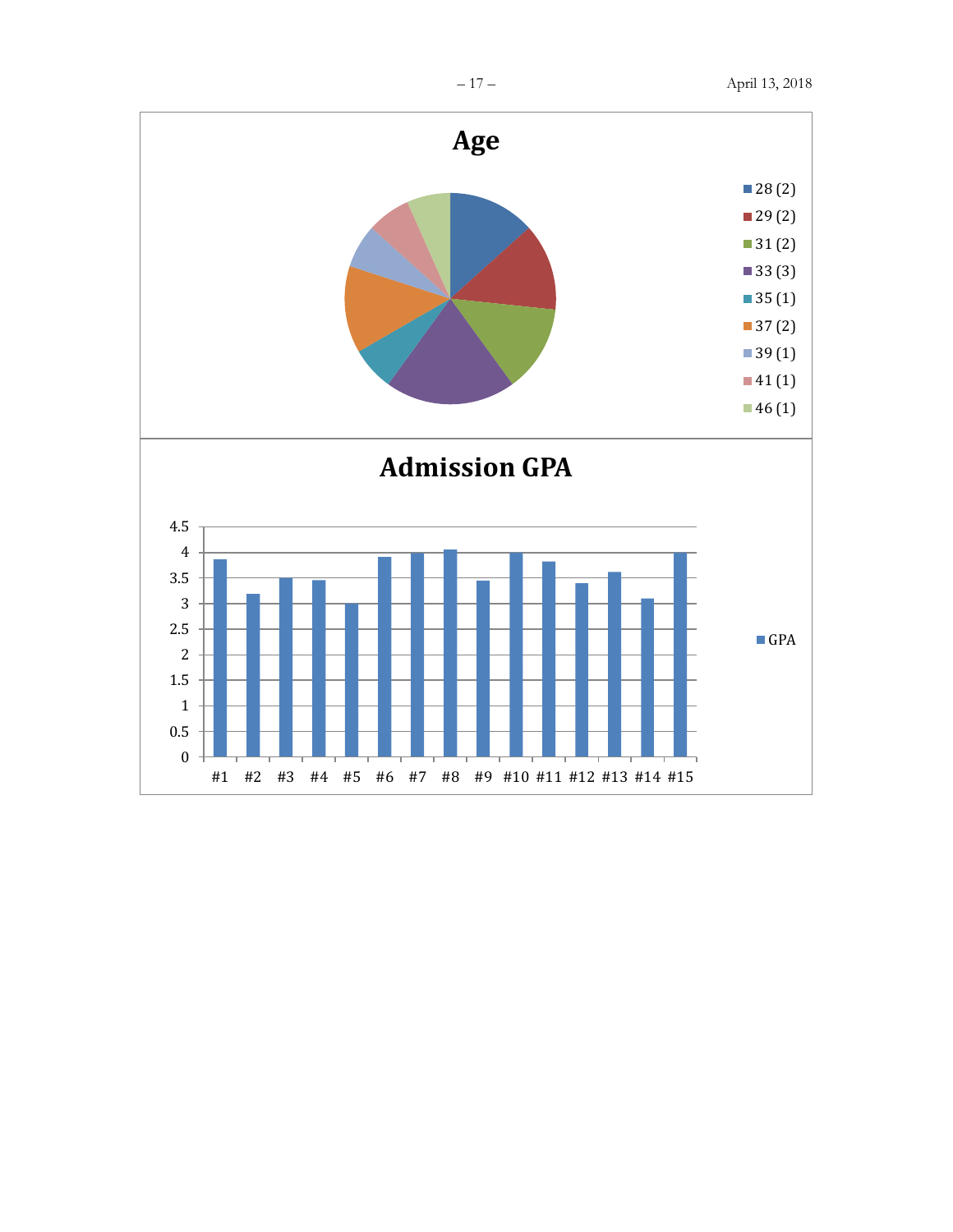

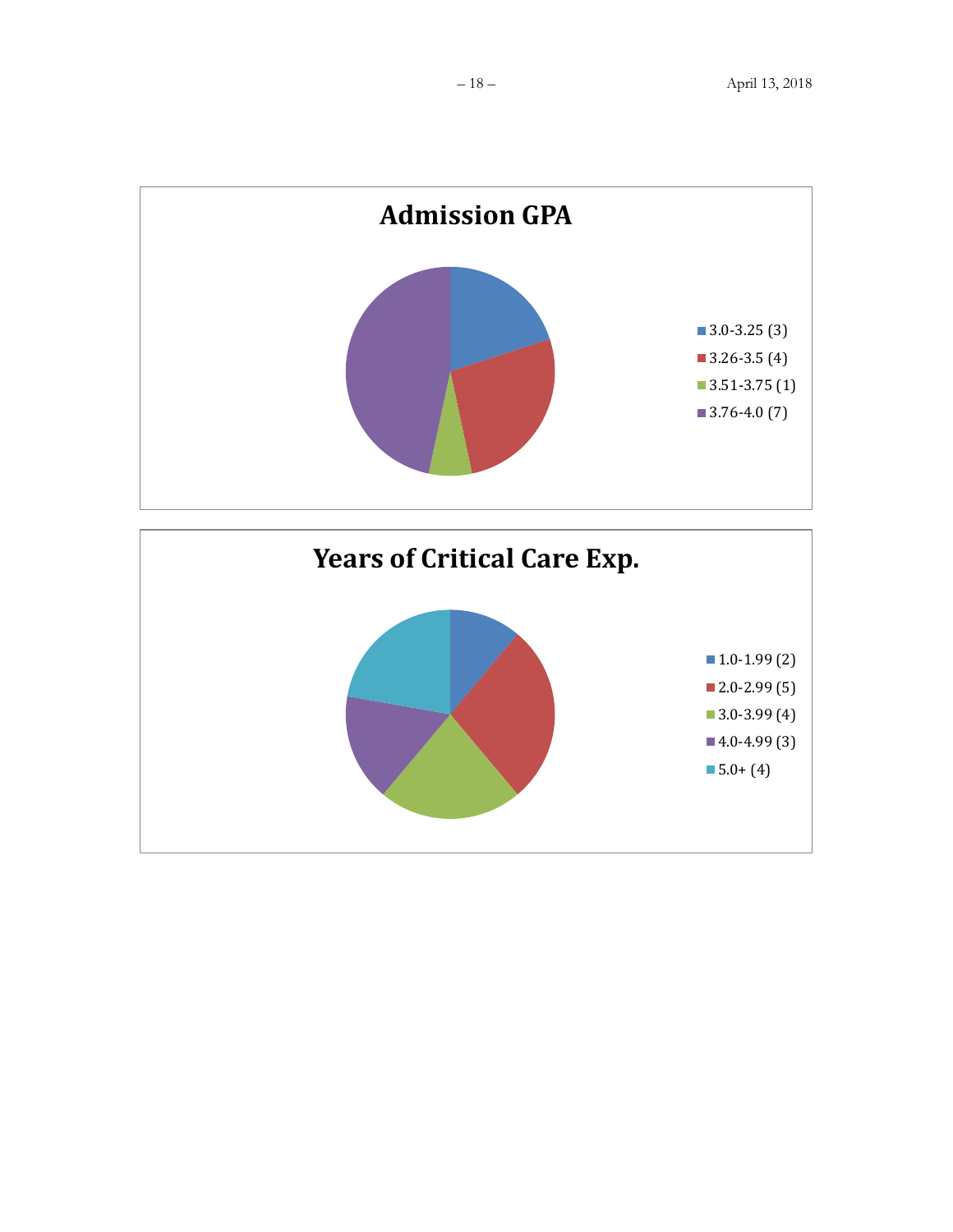### **Nurse Anesthesia Program Student Demographics Cohort Seven**

**Average Age of Students: 33 years old Average Critical Care Experience: 3.9 years Average Admission GPA: 3.56**

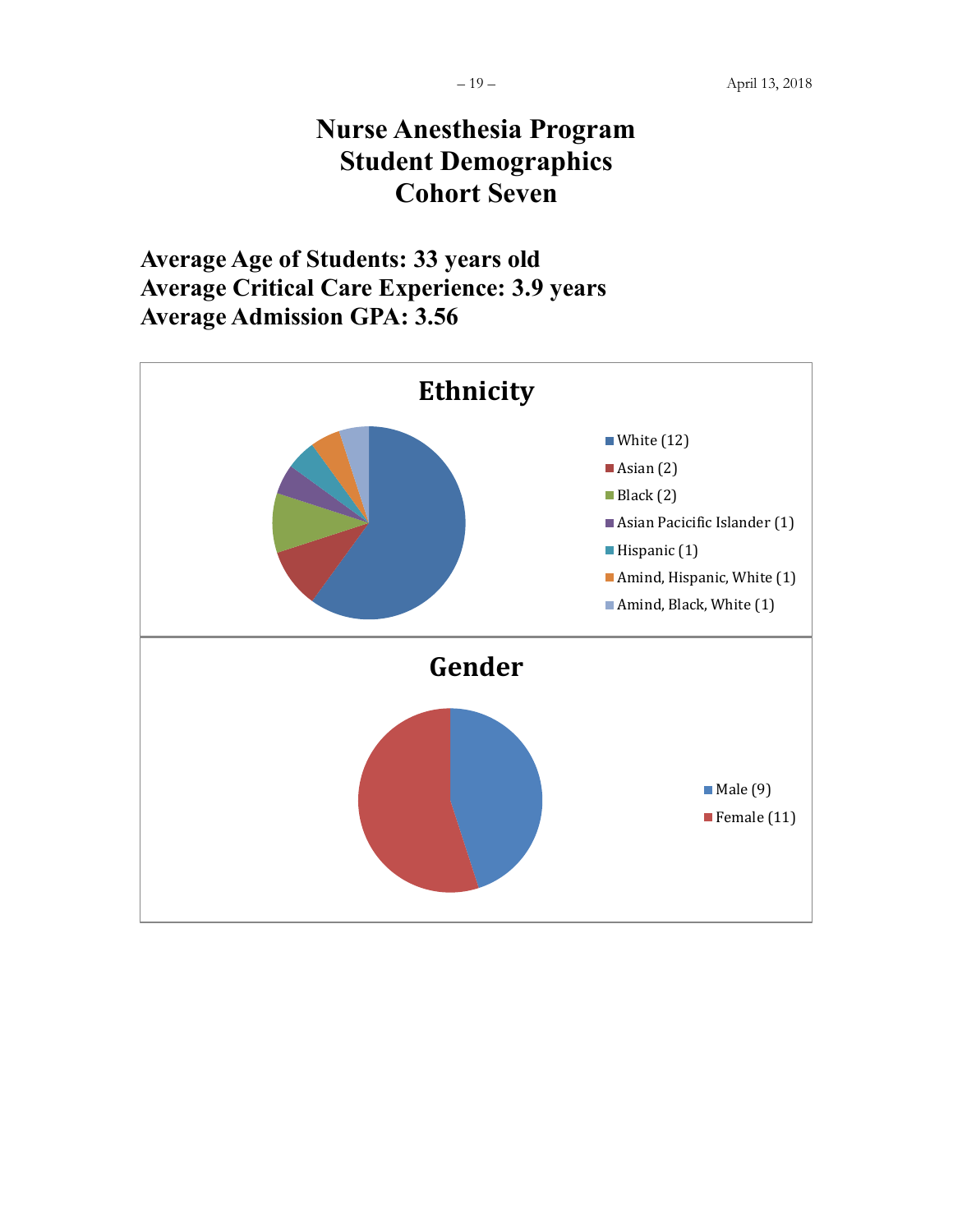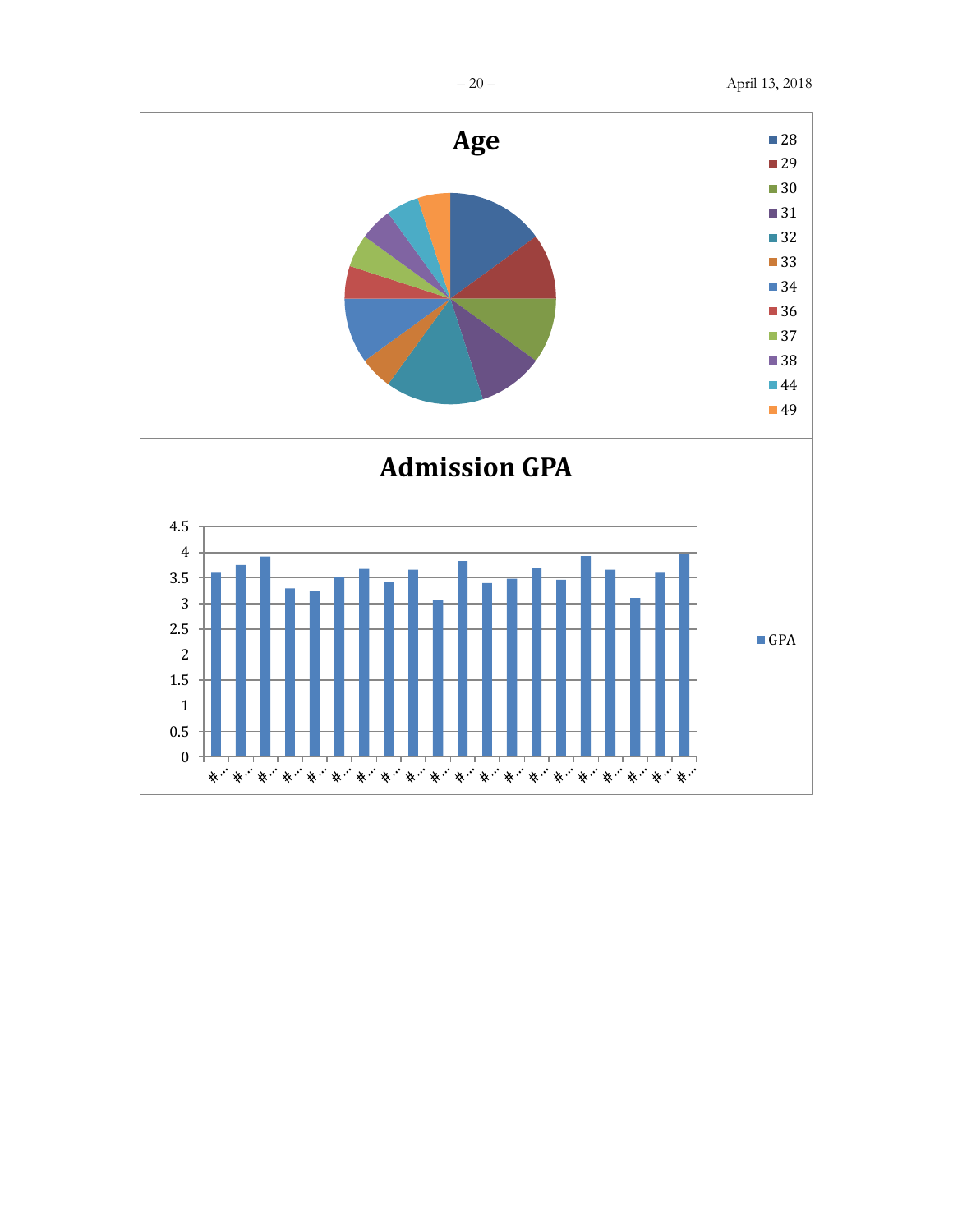